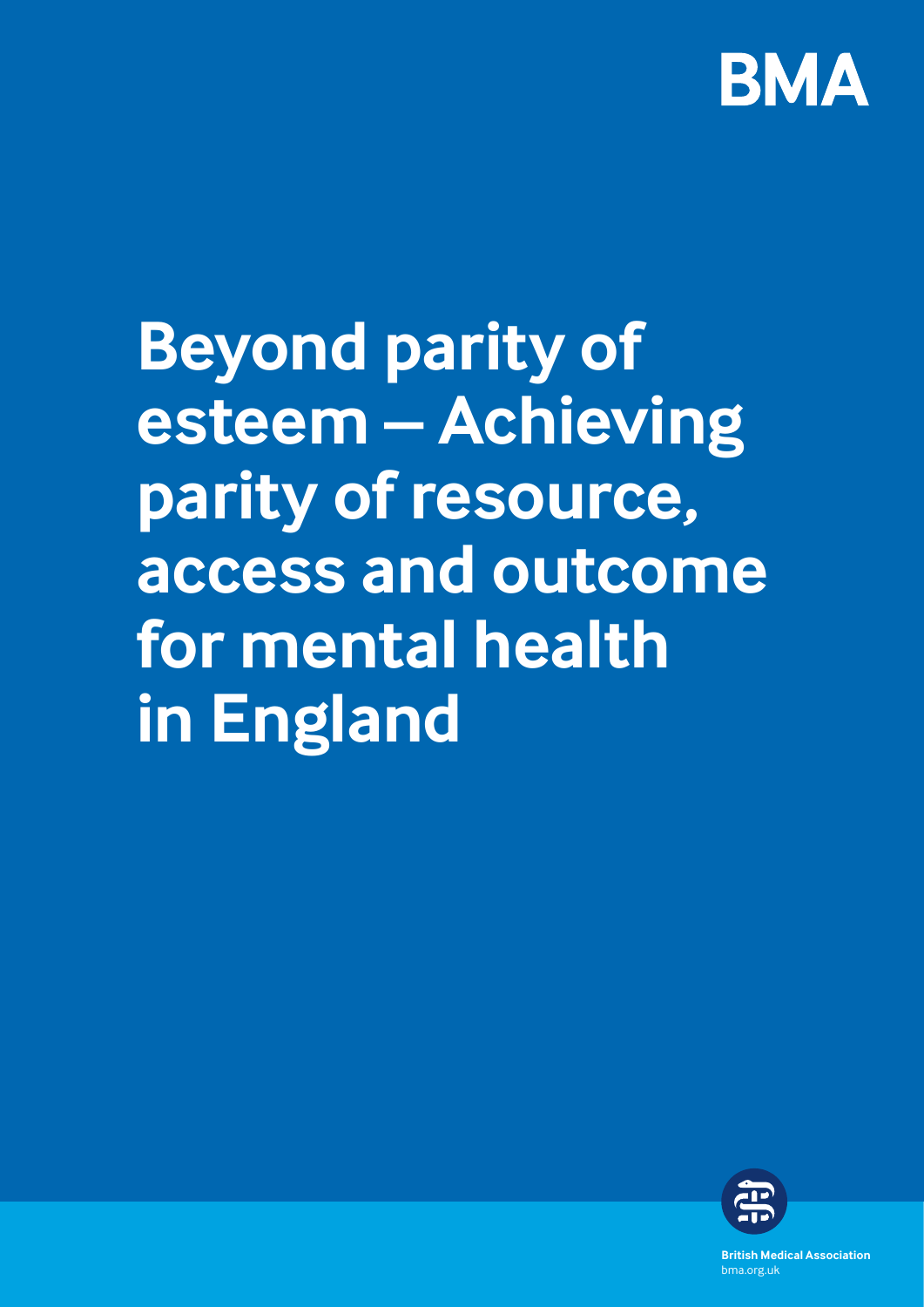# **Beyond parity of esteem – Achieving parity of resource, access and outcome for mental health in England**

1

## **Summary of recommendations**

#### **Funding**

- 1. Adequate funding should be made available to CCGs (Clinical Commissioning Groups) to allow them to double mental health spending over the period of the Long-Term Plan, alongside increased investment in primary care, public mental health, mental health research and the mental health estate.
- 2. NHS England should introduce a new 'CAMHS (Child and Adolescent Mental Health Services) Investment Standard' for CCGs, to ensure that commitments in the Long-Term Plan to increase funding for these services are met.

#### **Access**

- 3. Proposed NHS access standards for mental health<sup>1</sup> must come with adequate resourcing for them to be delivered.
- 4. Mental health trusts that have high numbers of monthly out-of-area placements should undertake reviews and develop plans for how to eliminate them by 2021.

### **Workforce**

- 5. Mental health workforce commitments must be realistic and measurable.
- 6. Alongside the Royal College of Psychiatrists, Health Education England should deliver targeted recruitment campaigns for the higher training sub-specialties which have the lowest fill rates, such as old age psychiatry and learning disability psychiatry.
- 7. Mental health staff should be given better access to ongoing training for mental health and time for reflective practice, as well as health and wellbeing support.

#### **Prevention**

- 8. A cross-government joint strategy on improving public mental health should be developed.
- 9. National and local government and NHS bodies should take a 'mental health in all policies'<sup>a</sup> approach to policy making, by undertaking a mental health impact assessment of all new policy proposals.
- 10. Specific funding should be allocated to local authorities, in order for them to substantially increase spending on public mental health.

In recent years, there has been an encouraging policy focus on mental health in England. The 2016 Five Year Forward View for Mental Health included some welcome commitments, many of which have already resulted in positive developments.<sup>2</sup> For example, there has been improved provision in services such as perinatal mental health and EIP (Early Intervention in Psychosis), as well as improved mental health data tracking. More recently, the NHS Long-Term Plan set out further ambitions to improve mental health care in England,<sup>3</sup> including a commitment to increase funding by at least £2.3 billion a year by 2023/24, which has been set aside specifically for mental health.<sup>4</sup>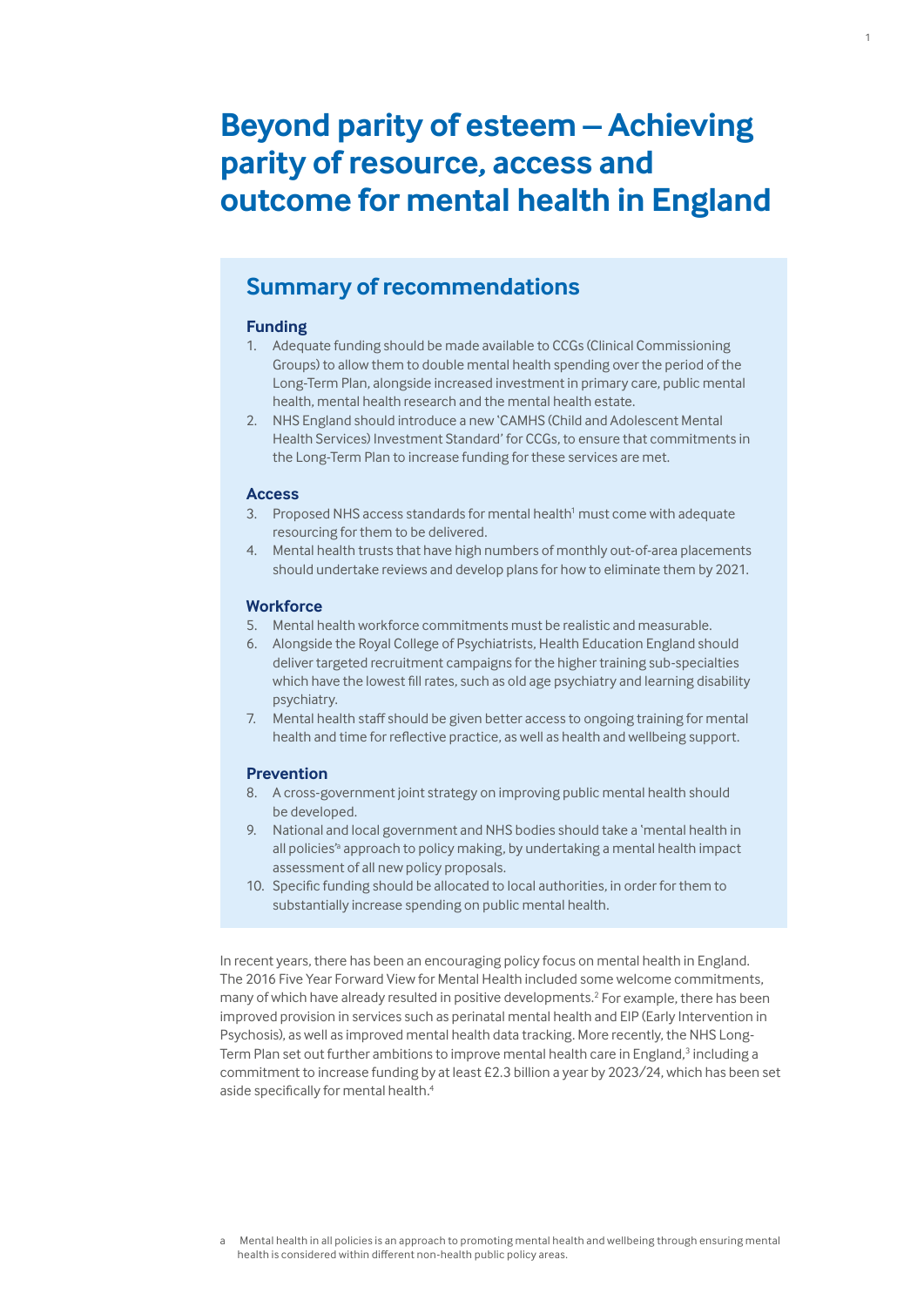However, doctors remain extremely concerned about the state of mental health services and the ability to deliver on some key ambitions. Mental health services remain a long way behind most physical health services in terms of their resourcing, patients' ability to access care and overall patient outcomes. For example:

- In England, just under a third of children with mental health problems are able to access the care they need.<sup>5</sup>
- In England, people with a severe mental illness die on average 15 to 20 years earlier than the general population.6
- In the UK, suicide is the leading cause of death among young people aged 20-34 years, and for men aged under 50.7

While recent NHS England and government commitments recognise the importance of parity of esteem between physical and mental health, it is vital that there is continued progress towards achieving parity of resource, access and outcome for people with mental health problems.

### **Box 1.**

### **What does true parity look like?**

Building on the [BMA's vision for mental health](https://www.bma.org.uk/-/media/files/pdfs/collective%20voice/policy%20research/public%20and%20population%20health/mental%20health/bma-vision-for-mental-health-apr2017.pdf?la=en):

- Parity of resource should ensure that mental health services receive adequate resources to meet the needs of the population, and to provide safe, effective and humane care.
- Parity of access should ensure patients with mental health problems are able to access effective, safe care in a timely manner and close to home, as much as those with physical health problems.
- Parity of outcomes should ensure that patients accessing mental health services have relatively good/comparable outcomes compared to those using physical health services, such that they are able to recover or improve their condition and have a better quality of life.

Realising parity of resource, access and outcome for mental health in England requires action across a range of areas, including funding, access, workforce and prevention – explored in more detail below.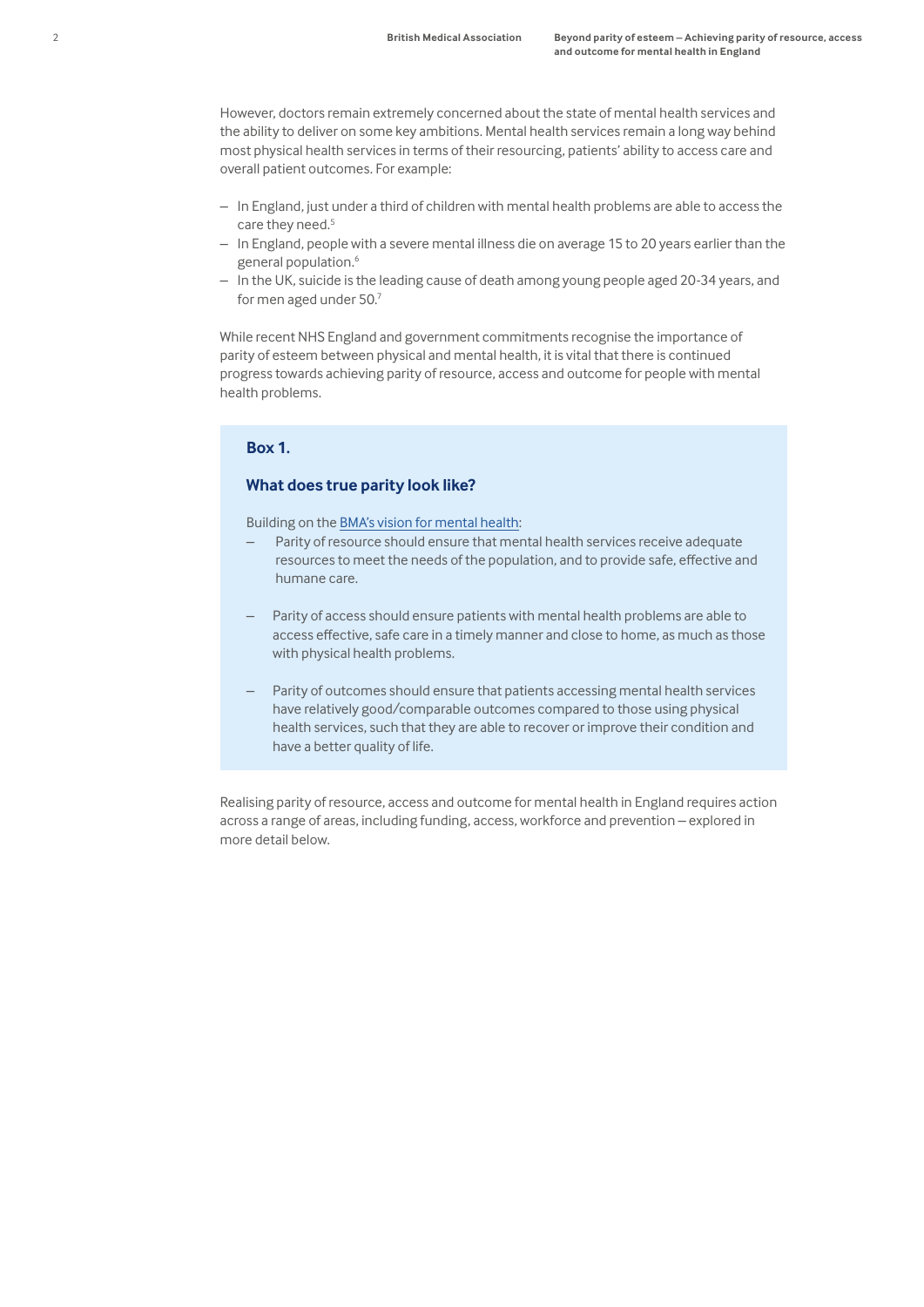## **Funding**

#### **Policy ask:**

Adequate funding should be made available to CCGs (Clinical Commissioning Groups) to allow them to double mental health spending over the period of the Long-Term Plan, alongside increased investment in primary care, public mental health, mental health research and the mental health estate.

Recent years have seen some increased funding allocated to mental health, as part of the commitments to parity of esteem. CCGs (who receive the largest share of mental health funding) spent 13.8% of their total budget allocation on mental health services in 2018/19.<sup>8</sup> This was an increase from 13.1% in 2015/16.<sup>8</sup> While this is an increase, it is modest and does not go far enough in reversing the historical underinvestment in mental health compared to physical health services and delivering true parity of resource.

The staff working in the NHS are well aware of how much needs to be done to address this shortfall and begin to meet demand. In 2019 the BMA asked healthcare professionals working in mental health, whether they agreed there was parity of resource between physical and mental health, with 23% of respondents disagreeing and 56% strongly disagreeing.<sup>9</sup> Similarly, 72% strongly disagreed that changes to funding levels over the last two years had been sufficient to meet demand – mental health problems account for the single largest burden of disease in the UK (approximately 28%).<sup>10</sup>

Nine out of ten adults with mental health problems are currently managed in primary care.11 The BMA believes that at least 11% of the total health budget should be invested in general practice<sup>12</sup> – currently it is around 8.1%. For mental health, this increased funding could ensure more mental health workers being employed within GP practices in a preventative approach, which should also be supported by further investment in public mental health. It could also help ensure that other parts of the primary care workforce that support mental health are fully staffed (such as health visitors and nurses) and promote further investment in social prescribing schemes.

Primary care is not the only area where investment is needed to reverse this historical underfunding. Another area is the mental health estate, where care is often provided in dated and inappropriate buildings. A 2018 Care Quality Commission report found details of numerous safety incidents related to poor infrastructure.<sup>13</sup> Despite this, investment in the mental health estate has often been neglected - for example, in the recent NHS capital investment programme.14 As recommended by Sir Simon Wessley's review of the Mental Health Act, there should be increased investment in the mental health estate such that patients are provided with dignified and humane surroundings while they receive mental health treatment, that is conducive to their recovery.

Finally, it is important that funding for mental health research is increased. Currently only £9 per person affected by mental illness is spent each year, which has remained relatively unchanged in the last decade.15 This contrasts to cancer research for example, where total spending equates to £288 per person affected.<sup>16</sup>

#### **Policy ask:**

NHS England should introduce a new 'CAMHS Investment Standard' for CCGs, to ensure that commitments in the Long-Term Plan to increase funding for these services are met.

Historical underfunding and increased pressure have placed CAMHS under significant pressure and struggling to meet demand in recent years. We therefore welcome the commitment in the Long Term Plan that funding for children and young people's mental health services will grow faster than both overall NHS funding and total mental health spending.<sup>3</sup>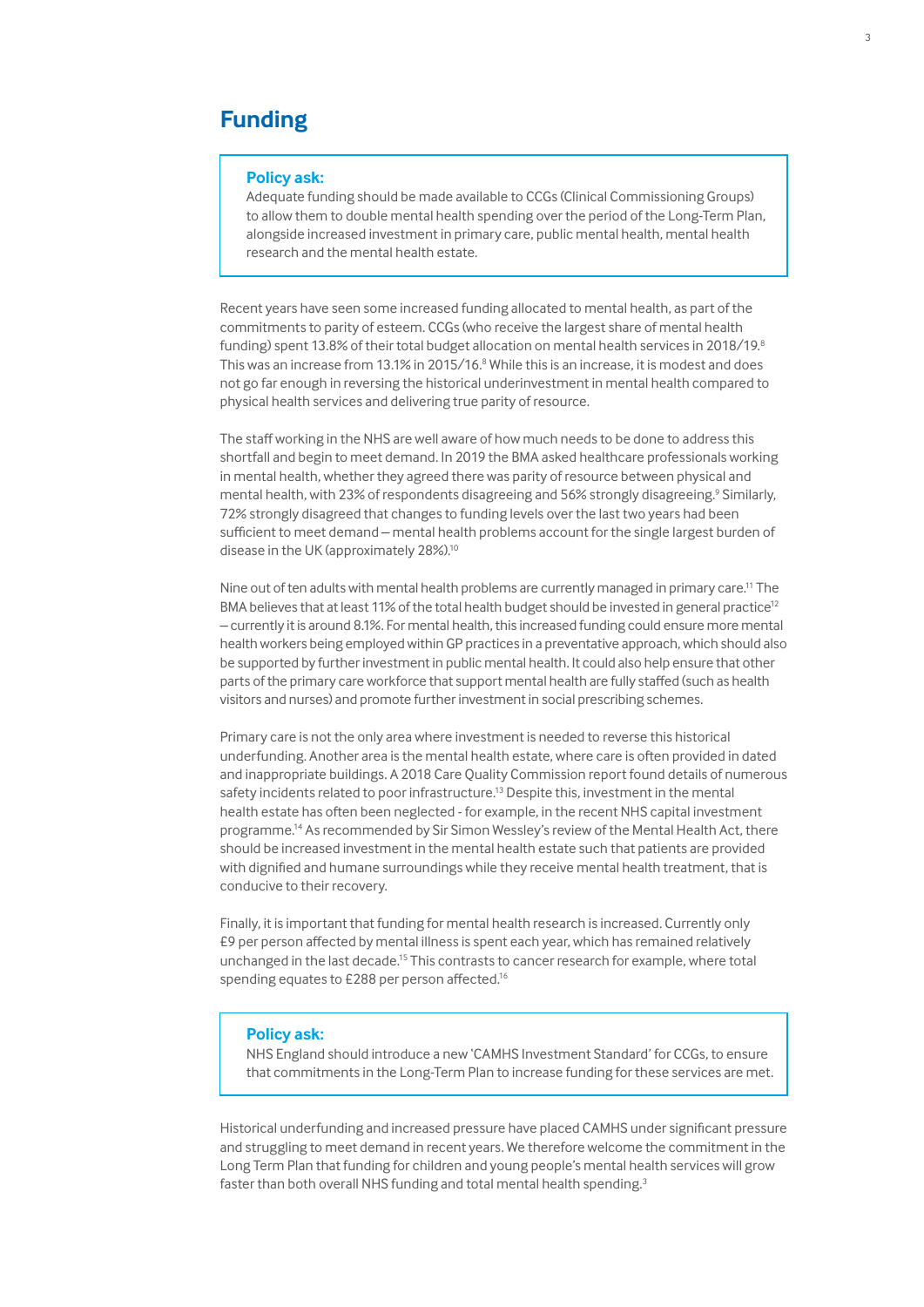The BMA's 2018 report *[Lost in Transit](https://www.bma.org.uk/collective-voice/policy-and-research/public-and-population-health/mental-health/funding-mental-health-services)* found significant variation in changes to CCG spending on CAMHS.17 The Mental Health Investment Standard - which required all CCGs to increase their total mental health spend at the same rate as their overall budget increase – has demonstrated the impact an investment standard can have on delivering against funding commitments.<sup>8</sup> Replicating this for CAMHS would help to ensure that the promised uplift in funding is directly spent on CAMHS services. We would also recommend that, as with the Mental Health Investment Standard, the number of CCGs meeting a new 'CAMHS Investment Standard' should be recorded on the Mental Health Dashboard, to allow progress to be monitored.

## **Access**

#### **Policy ask:**

Proposed access standards for mental health<sup>18</sup> must come with adequate resourcing for them to be delivered.

Some of the first access standards in mental health services were established in the Five Year Forward View.<sup>2</sup> These standards related to waiting times for those accessing IAPT (Improving Access to Psychological Therapies) services, and for those experiencing a first episode of psychosis to start treatment. These standards have already been met or are on track to be met by 2021.17 This has resulted in more people with mental health problems accessing the care they need in a timelier manner, moving us closer to parity of access. However, there are still lengthy waiting times for many services, including for talking therapy<sup>19</sup> and for access to CAMHS.20 As well as highlighting the view of mental health professionals that there is not parity of resources, a 2019 BMA survey found that 48% strongly disagreed, and 28% disagreed, that there is parity of access between mental and physical health services.<sup>9</sup>

New access standards for mental health have now been proposed for crisis services, CAMHS, and adults and older adult community mental health teams as part of a wider clinical review of NHS access standards.<sup>17</sup> This is welcome, but it is vital that they are properly resourced, in order to meet the standards.

Funding commitments should also extend to evaluation and research, to help to understand the impact that access standards are having in pilot areas.<sup>21</sup> For example, the standards should not affect clinical judgement or reduce the quality of other aspects of care. They should not lead to the neglect of other mental health services due to resources being reprioritised to meet those standards. The BMA's 2018 report, Lost in Transit, found that funding for IAPT services had been prioritised over psychological therapies in secondary care, which may have been driven by the need to meet the IAPT standards.<sup>16</sup> Since the introduction of the IAPT access standard, 89% of people are now accessing IAPT within the 6-week waiting time. Whereas the BMA's research indicated that there were long delays in waiting times for psychological therapies in secondary care.22

#### **Policy ask:**

Mental health trusts that have high numbers of monthly out-of-area placements should have reviews undertaken, to develop plans for how to eliminate them by 2021.

It is widely accepted that sending patients out of area for acute inpatient mental health care is both worse for health outcomes and also costly for the NHS. The Five Year Forward View for Mental Health set a target of eliminating these out-of-area placements for adults in acute inpatient care in England by 2020/21.<sup>2</sup> However NHS Digital data show that there has been no sustained progress in eliminating out-of-area placements over the last two years (**see figure 1**).23 The most recent data show there were 710 inappropriate out-of-area placements in August 2019, with 305 patients in England having to travel 100-200km to access a mental health bed.<sup>24</sup>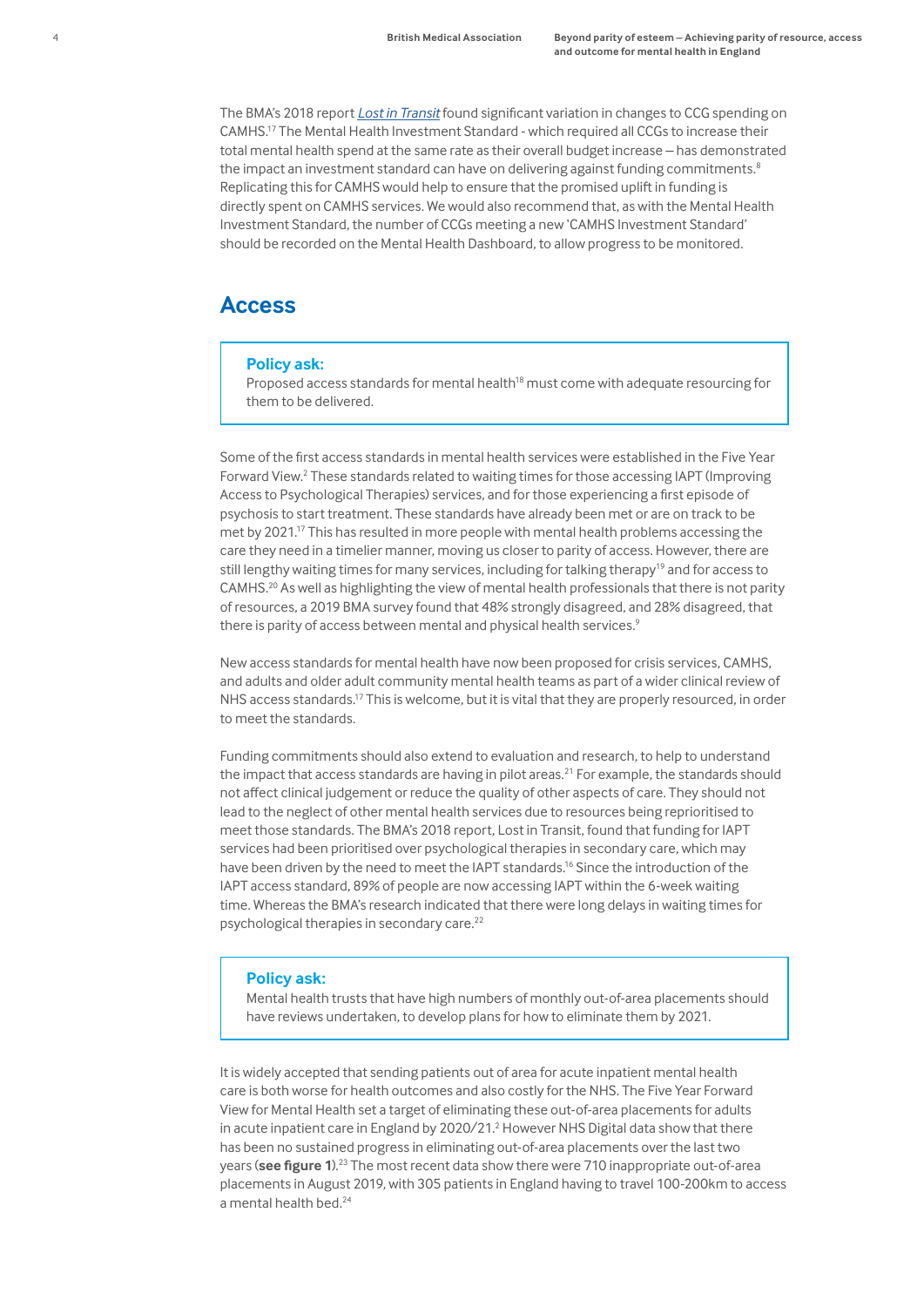

**Number of out of area placements**

Number of out of area placements

**Figure 1 – inappropriate out of area placements, April 2017 to August 2019**

Reviews should be undertaken for Mental Health Foundation Trusts, Mental Health Non-Foundation Trusts and Independent Sector providers that have continuously high numbers of out-of-area placements, to develop robust plans for how to eliminate them by the end of 2021. More support should be put in place for those that are failing to reduce their out-of-area placements. These efforts should also sit alongside increased investment in bed capacity, to ensure there are sufficient beds for every patient requiring one, including mental health rehabilitation beds.

In July 2019, [BMA research](https://www.bma.org.uk/news/2019/june/warehoused-seriously-ill-patients-sent-far-from-home-to-locked-private-wards) highlighted wider issues with out of area placements for patients accessing mental health rehabilitation services. A series of responses to Freedom of Information requests documented the NHS' reliance on private hospitals and care homes for providing rehabilitation facilities, hours away from patient's homes. Again, this is associated with poorer health outcomes and increased costs to the NHS. Yet despite this, there are currently no national targets to reduce or eliminate out of area placements for mental health rehabilitation beds. It is therefore vital that reviews of out-of-area beds consider rehabilitation beds as well as those in acute inpatient care and identify appropriate actions to tackle this problem.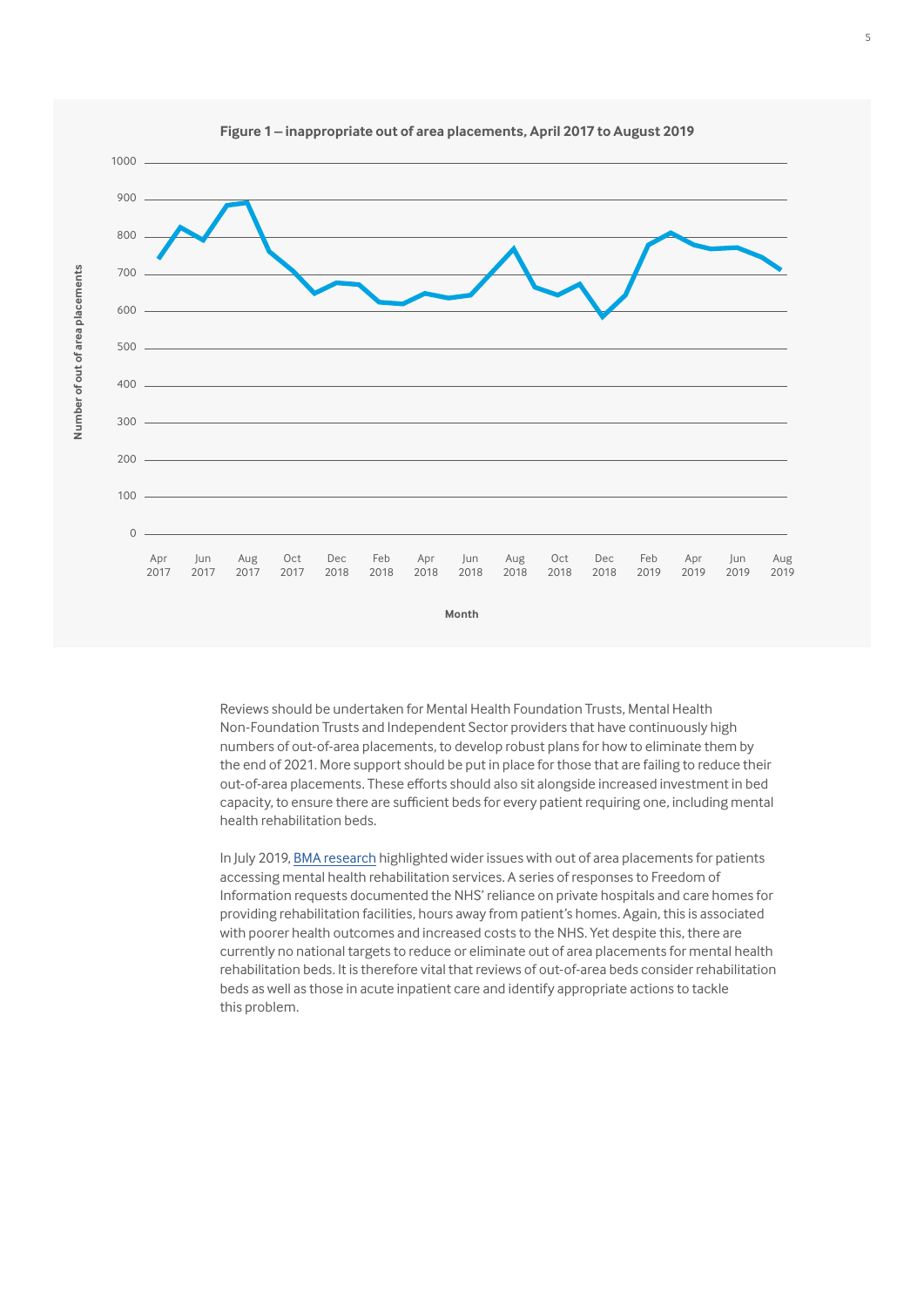## **Workforce**

To see the BMA's full analysis and recommendations for the mental health workforce, see the *[BMA's briefing on the Mental health workforce in England](https://www.bma.org.uk/collective-voice/policy-and-research/education-training-and-workforce/mental-health-workforce-report)*. A brief summary is provided below.

In 2017 HEE published *[Stepping forward to 2020/21, a mental health workforce plan for](https://www.hee.nhs.uk/sites/default/files/documents/Stepping%20forward%20to%20202021%20-%20The%20mental%20health%20workforce%20plan%20for%20england.pdf)  [England](https://www.hee.nhs.uk/sites/default/files/documents/Stepping%20forward%20to%20202021%20-%20The%20mental%20health%20workforce%20plan%20for%20england.pdf)*, along with various commitments to expanding the mental health workforce. BMA analysis indicates that many of the workforce commitments within Stepping forward to 2020/21 are not on track to be met. For example, around 12% of all medical vacancies are within mental health, and vacancy rates for the medical workforce remain largely unchanged over the past few years. There must be sustained focus on filling vacancies across the mental health workforce, with a focus on filling consultant psychiatric posts in areas with the highest vacancy rates, such as in eating disorders and perinatal mental health.

#### **Policy ask:**

Mental health workforce commitments must be realistic and measurable.

Although the recent commitments to expand the mental health workforce are welcome, such as those in Stepping forward to 20/21 and more recently in the NHS Mental Health [Implementation Plan 2019/20 – 2023/24,](https://www.longtermplan.nhs.uk/wp-content/uploads/2019/07/nhs-mental-health-implementation-plan-2019-20-2023-24.pdf) these commitments need to be realistic and measurable. This can be achieved through more robust and frequent data collection and reporting of the mental health workforce, including for areas where there has been little data collection, such as the IAPT workforce, other mental health therapists, and across the voluntary/private sector.

To help to inform workforce planners locally and nationally, there should also be stronger commitments to reporting progress against timelines such as the planned workforce expansions in the Mental Health Implementation Plan. These steps will help workforce planners to understand which areas need urgent attention.

#### **Policy ask:**

Alongside the Royal College of Psychiatrists, Health Education England should conduct targeted recruitment campaigns for the higher training sub-specialties which have the lowest fill rates, such as old age psychiatry and learning disability psychiatry.

The Royal College of Psychiatrists has undertaken a successful recruitment campaign called 'Choose Psychiatry'25 which has resulted in an increase in doctors choosing to train in the speciality. Ensuring that medical school courses have more exposure to psychiatry throughout training would also help to increase the number of doctors choosing to train in psychiatry.

Once doctors reach a higher level of training, there are certain sub-specialties which have particularly low fill rates,<sup>9</sup> including old age psychiatry and psychiatry of learning disability. Alongside the RCPsych, HEE should undertake targeted recruitment campaigns for the higher training sub-specialties that have the lowest fill rates, to help to boost recruitment.

#### **Policy ask:**

Mental health staff should be given better access to ongoing training for mental health and time for reflective practice, as well as health and wellbeing support.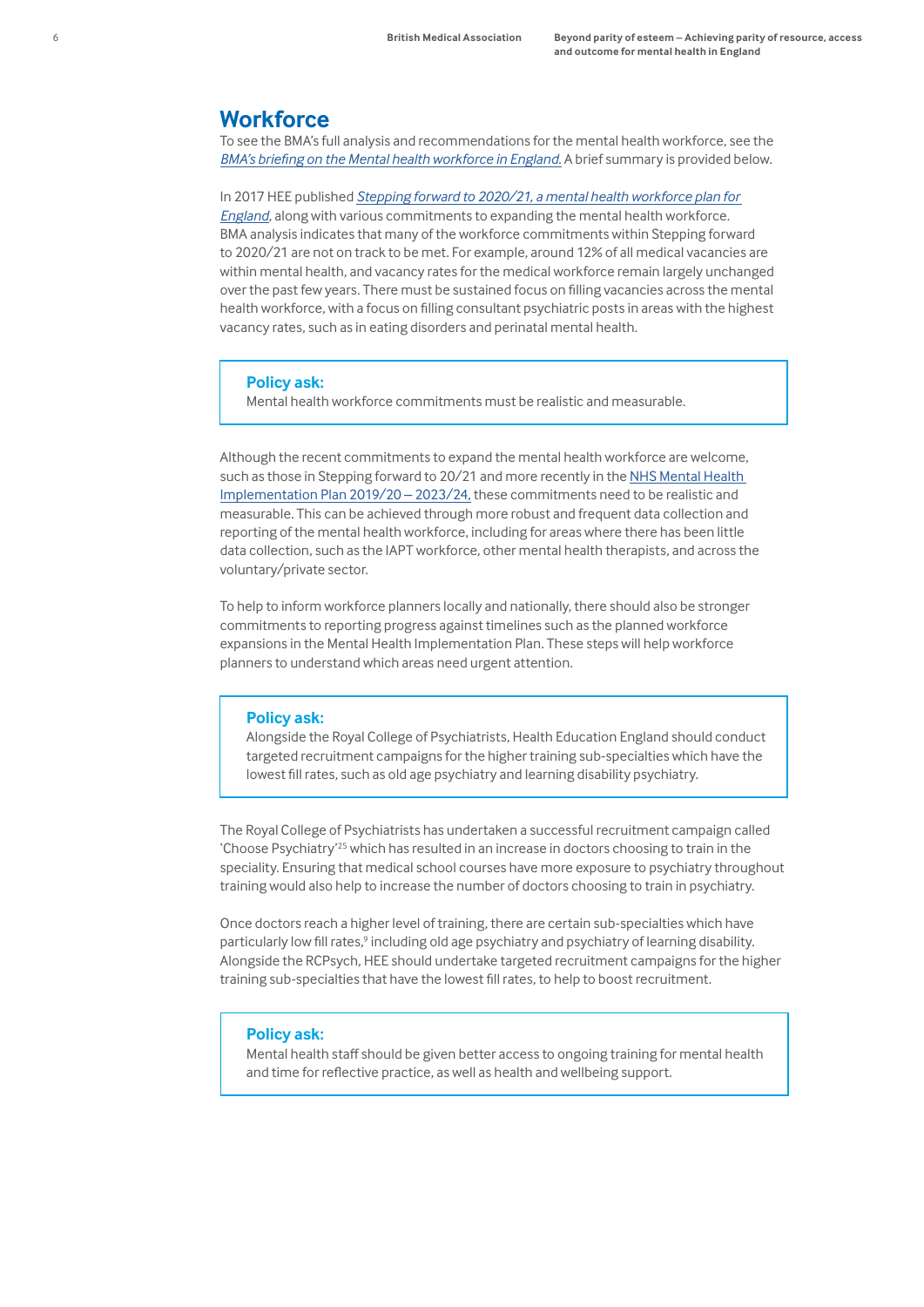The 2019 BMA survey of mental health professionals found there has been both a reduction in access to ongoing training for mental health staff and in the time available for reflective practice.<sup>9</sup> Investment in training for mental health professionals must be a continued priority, as commitments within the mental health workforce plan are having little impact in this area.<sup>9</sup> Allowing clinicians the time to undertake these training opportunities must be factored into workforce and rota planning. This should also include primary care, as 50% of mental health staff surveyed (including GPs) stated that access to training (including enhancing primary care skills and training around mental health promotion) has worsened or greatly worsened.<sup>9</sup> We recommend that primary care staff have access to basic training in mental health through local training hubs.

To improve retention, staff must be supported by their employers to ensure that they are given sufficient time for reflective practice. This will also improve service delivery, as clinicians will be able to update their training, have the time to evaluate service design and undertake research opportunities. Retention can also be improved by ensuring all mental health staff have access to health and wellbeing support, and to occupational health services.

The BMA sets out a range of recommendations to improve doctors' mental wellbeing at work in our 2018 report [Supporting health and wellbeing at work.](https://www.bma.org.uk/collective-voice/policy-and-research/education-training-and-workforce/supporting-health-and-wellbeing-at-work) Employers should also sign up to the [BMA's mental wellbeing charter](https://www.bma.org.uk/collective-voice/policy-and-research/education-training-and-workforce/supporting-the-mental-health-of-doctors-in-the-workforce).

## **Prevention**

#### **Policy ask:**

A cross-government joint body should be established to develop a joint strategy on improving public mental health.

To improve public mental health, comprehensive action is required on the social determinants of mental health - the conditions in which people are born, grow, live, work and age.26 Policies which affect the social determinants of mental health are developed across many different and separate parts of government. The establishment of a cross-government body, and subsequent development of a strategy, would help to coordinate the joint action required across government and society to improve public mental health. This should have cabinetlevel representation to ensure its success.

#### **Policy ask:**

National and local government and NHS bodies should take a 'mental health in all policies' approach to policy making, by undertaking a mental health impact assessment of all new policy proposals.

Across national and local government, there is often inadequate consideration given to the negative impact that wider policy changes or cuts to services can have on mental health. As part of a wider 'health in all policies' approach to policy making, policy makers should take a 'mental health in all policies' approach, by undertaking mental health impact assessments before implementing any significant new policies. This will help to encourage policies that promote mental health whilst preventing policy implementation that may have an adverse impact on public mental health.

#### **Policy ask:**

Specific funding should be allocated to local authorities, enabling them to substantially increase spending on public mental health.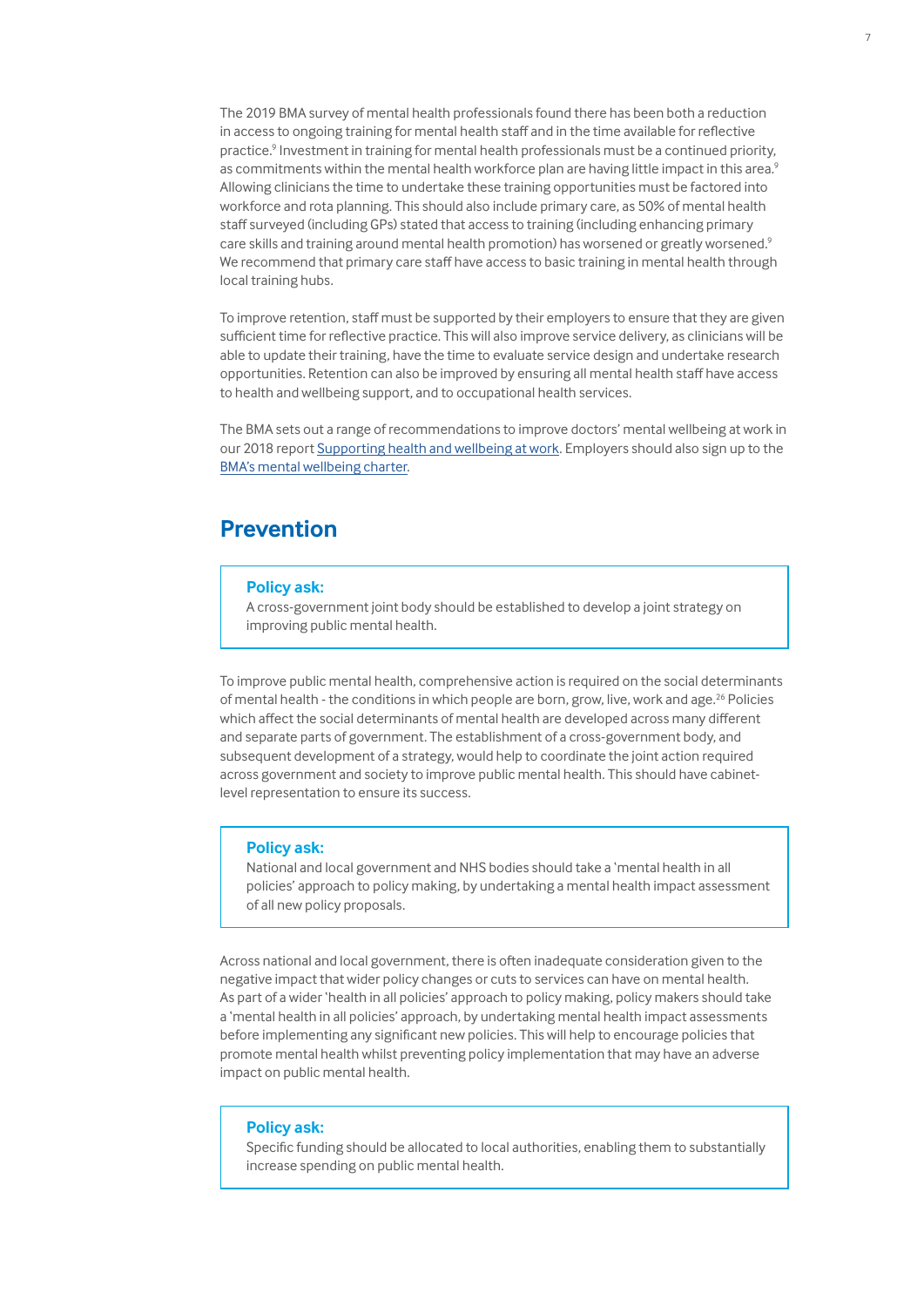The 2018 BMA report *[Tackling the causes – promoting public mental health and investing in](https://www.bma.org.uk/collective-voice/policy-and-research/public-and-population-health/mental-health/promoting-mental-health-and-prevention)  [prevention](https://www.bma.org.uk/collective-voice/policy-and-research/public-and-population-health/mental-health/promoting-mental-health-and-prevention)* found that, although there is some investment in promoting public mental health, spending is far from optimal.<sup>27</sup> In 2018, local authorities in England spent less than 1.6% of their total public health budget on public mental health, with some reporting no spending in this area.26

Much greater investment is required in local public health services that are aimed at promoting mental health, as well as greater clarity about the role and expectations of local authorities in providing these services. It is also vital that recent cuts to public health funding, which have totalled £850 million in real terms since 2015/16,28 are reversed. The government must commit to increased long-term funding for public health that properly meets the needs of local populations. Cuts to public health services can often have a disproportionate impact on people with mental health problems, for example by affecting substance misuse and smoking services.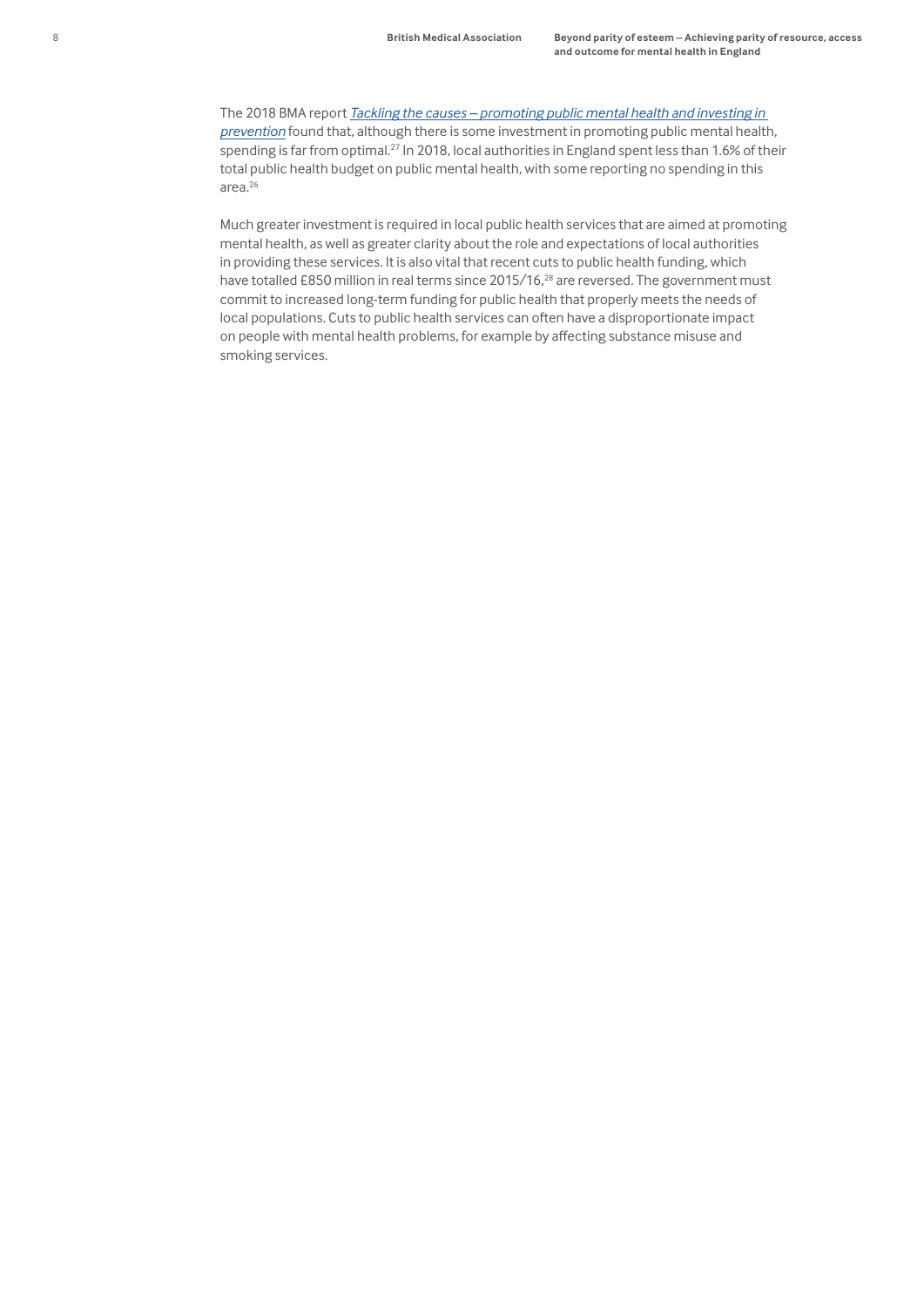## **References**

- 1 NHS Improvement (2019) New clinically-led review of NHS access standards.
- 2 The Independent Mental Health Taskforce (2016) The Five Year Forward View for Mental Health.
- 3 NHS England (2019) The NHS Long Term Plan. London: NHS England.
- 4 [www.longtermplan.nhs.uk/areas-of-work/mental-health/](https://www.longtermplan.nhs.uk/areas-of-work/mental-health/) (last accessed on 6.12.2019).
- 5 House of Commons Committee of Public Accounts (2018) Mental health services for children and young people, Seventy-Second Report of Session 2017–19. London: The Stationery Office.
- 6 Public Health England (2018) Severe mental illness (SMI) and physical health inequalities: briefing.
- 7 [www.mentalhealth.org.uk/a-to-z/s/suicide](http://www.mentalhealth.org.uk/a-to-z/s/suicide) (last accessed on 6.12.2019).
- 8 NHS England (2019) Mental Health Five Year Forward View Dashboard Q3 2018/19. London: NHS England.
- British Medical Association (2019) Mental health workforce in England. London: British Medical Association.
- 10 centreformentalhealth.org.uk/parity-esteem. (last accessed on 6.12.2019).
- 11 [www.england.nhs.uk/2018/08/mental-health-therapists-in-gp-practices-could-be](http://www.england.nhs.uk/2018/08/mental-health-therapists-in-gp-practices-could-be-the-norm/)[the-norm/](http://www.england.nhs.uk/2018/08/mental-health-therapists-in-gp-practices-could-be-the-norm/) (last accessed on 6.12.2019).
- 12 [www.bma.org.uk/collective-voice/influence/key-negotiations/nhs-funding/](http://www.bma.org.uk/collective-voice/influence/key-negotiations/nhs-funding/investment-in-general-practice-in-england) [investment-in-general-practice-in-england](http://www.bma.org.uk/collective-voice/influence/key-negotiations/nhs-funding/investment-in-general-practice-in-england) (last accessed on 6.12.2019).
- 13 Care Quality Commission (2018) The state of health care and adult social care in England 2018/19. London: Care Quality Commission.
- 14 [www.nhsproviders.org/news-blogs/news/the-end-of-parity-of-esteem-patients-face](https://nhsproviders.org/news-blogs/news/the-end-of-parity-of-esteem-patients-face-increasing-risks-as-nhs-funding-announcements-neglect-mental-health)[increasing-risks-as-nhs-funding-announcements-neglect-mental-health](https://nhsproviders.org/news-blogs/news/the-end-of-parity-of-esteem-patients-face-increasing-risks-as-nhs-funding-announcements-neglect-mental-health) (last accessed on 6.12.2019).
- 15 [www.mqmentalhealth.org/articles/research-funding-landscape](http://www.mqmentalhealth.org/articles/research-funding-landscape) (last accessed on 6.12.2019).
- 16 MQ: Transforming Mental Health (2018) UK mental health research funding, 2014-2017. London: MQ: Transforming Mental Health.
- 17 British Medical Association (2018) Lost in Transit: Funding mental health services in England. London: British Medical Association.
- 18 NHS Improvement (2019) New clinically-led review of NHS access standards. London: NHS Improvement.
- 19 British Medical Association press release (07.12.18) New BMA research unveils blindspot in mental healthcare
- 20 Young Minds (2018) A new era for young people's mental health. London: Young Minds.
- 21 [www.england.nhs.uk/clinically-led-review-nhs-access-standards/](https://www.england.nhs.uk/clinically-led-review-nhs-access-standards/) (last accessed on 6.12.2019).
- 22 British Medical Association press release (07.12.18) New BMA research unveils blindspot in mental healthcare.
- 23 [www.digital.nhs.uk/data-and-information/publications/statistical/out-of-area](http://www.digital.nhs.uk/data-and-information/publications/statistical/out-of-area-placements-in-mental-health-services%20)[placements-in-mental-health-services%20](http://www.digital.nhs.uk/data-and-information/publications/statistical/out-of-area-placements-in-mental-health-services%20) (last accessed on 6.12.2019).
- 24 NHS Digital (2019) Out of Area Placements in Mental Health Services, August 2019. London: NHS Digital.
- 25 [www.rcpsych.ac.uk/members/your-monthly-enewsletter/rcpsych-enewsletter](file:///C:\Users\MDavies\AppData\Local\Microsoft\Windows\INetCache\Content.Outlook\9OIS9LFP\www.rcpsych.ac.uk\members\your-monthly-enewsletter\rcpsych-enewsletter-september-2019\choose-psychiatry%3fsearchTerms=choose%20psychiatry%20campaign)[september-2019/choose-psychiatry?searchTerms=choose%20psychiatry%20campaign](file:///C:\Users\MDavies\AppData\Local\Microsoft\Windows\INetCache\Content.Outlook\9OIS9LFP\www.rcpsych.ac.uk\members\your-monthly-enewsletter\rcpsych-enewsletter-september-2019\choose-psychiatry%3fsearchTerms=choose%20psychiatry%20campaign) (last accessed on 6.12.2019).
- 26 Marmot M, Allen J, Goldblatt P et al (2010) Fair society, healthy lives: strategic review of health inequalities in England post 2010. London: Marmot Review Team.
- 27 British Medical Association (2018) Tackling the causes promoting public mental health and investing in prevention. London: British Medical Association.
- 28 Health Foundation and The King's Fund press release (12.06.2019) Urgent call for £1bn a year to reverse cuts to public health funding